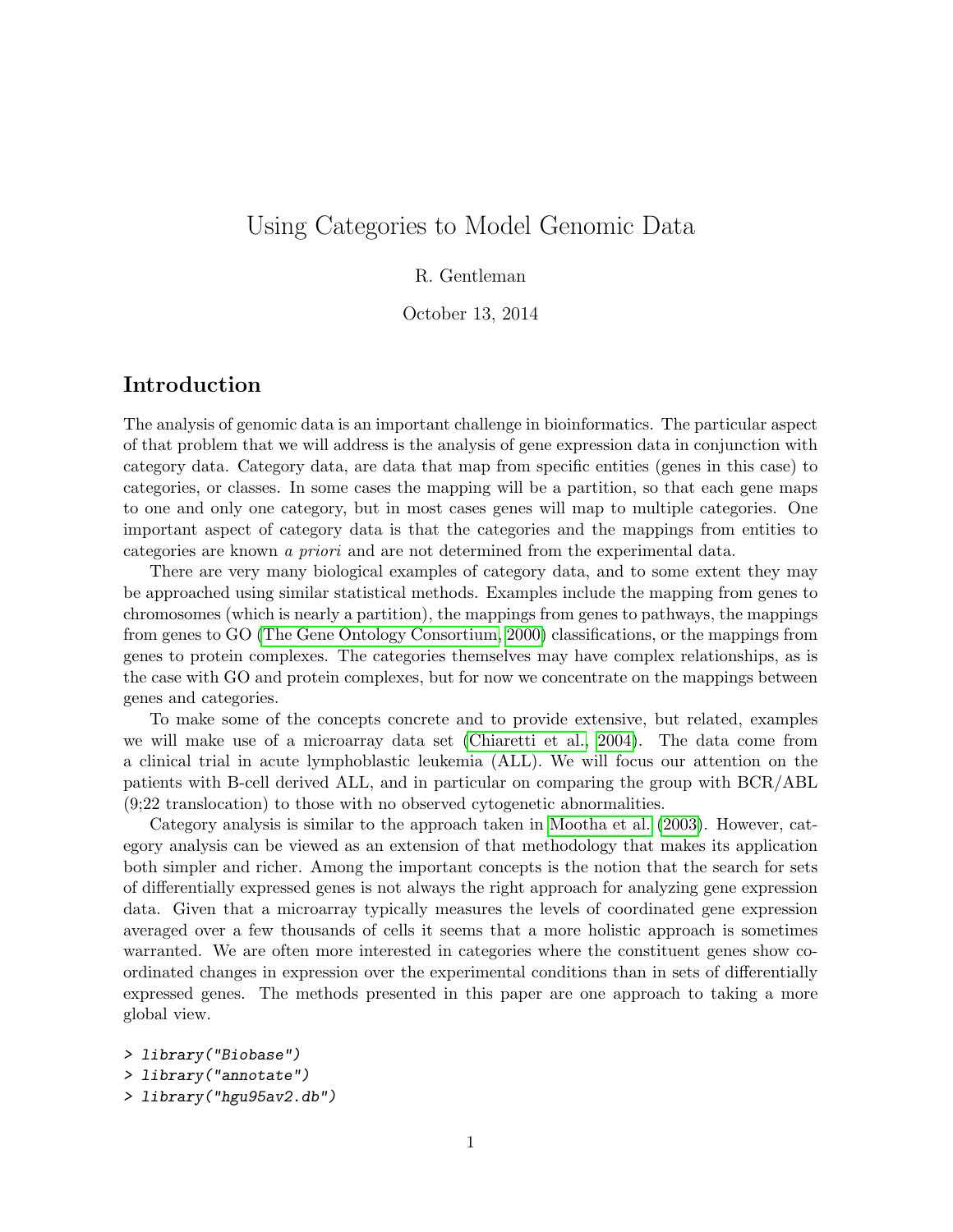```
> library("KEGG.db")
> library("genefilter")
> library("Category")
> library("ALL")
```
Let's consider the comparison of two different groups, or phenotypes and we assume that there are some number of DNA microarrays that have been obtained for each group. The actual method of comparing the expression levels in the two groups is, in some sense, irrelevant to the subsequent discussion and readers can easily substitute their own favorite methods. We refer readers to [von Heydebreck et al.](#page-13-3) [\(2004\)](#page-13-3) or [Smyth](#page-13-4) [\(2004\)](#page-13-4) for a general discussion of some of the issues involved in gene filtering. Here we will use a t-test.

First we subset the ALL data to the two phenotypes that we would like to compare, those with BCR/ABL and those with no cytogenetic abnormalities, labeled NEG.

```
> ## subset of interest: 37+42 samples
> data(ALL)
> esetA <- ALL[, intersect(grep("^B", as.character(ALL$BT)),
+ which(as.character(ALL$mol) %in% c("NEG", "BCR/ABL")))]
> esetA@annotation = "hgu95av2"
> esetA$mol.biol = factor(esetA$mol.biol)
> esetASub = nsFilter(esetA, var.cutoff=0.5)$eset
> ##set up some colors
>
> BCRcols = ifelse(esetASub$mol == "BCR/ABL","goldenrod", "skyblue")
> library("RColorBrewer")
> cols = brewer.pal(10, "RdBu")
>
```
### Category Analysis

We have a set of data where there have been G measurements on each of n samples. We use  $E$ to denote the G by n data matrix. We consider the case where a univariate test statistic can be computed for each entity (gene in our case) and denote the resulting  $G$  vector by  $\mathbf{x}$ .

There is a given fixed set of categories,  $\mathcal{C}$ , and a set of entities (genes)  $\mathcal{G}$  from which we can compute the incidence matrix **A**, where  $a[i, j] = 1$  if entity j is in category i. The question of interest is the identification of the elements of  $z = Ax$  that are unusually large or small.

### Implementation

Consider the two-sample problem. Assume that there are n microarrays available, and that they have collected data on  $n$  samples under two conditions. Suppose that we have chosen to use a test statistics, T. There are several different methods of generating values of  $\mathbf{x}_T$  under the null hypothesis that there is no difference between the two conditions. These include permuting the sample labels, carrying out a bootstrap simulation, or using any one of a number of other methods for generating a reference distribution. Once this reference distribution,  $\{\mathbf{x}^b\}_{b=1}^B$  has been computed, it induces a distribution on **z**, where  $z^b = Ax^b$ . Hence, for each  $z_i$  we can compute marginal tests of whether that particular  $z_i$  is extreme relative to the joint distribution.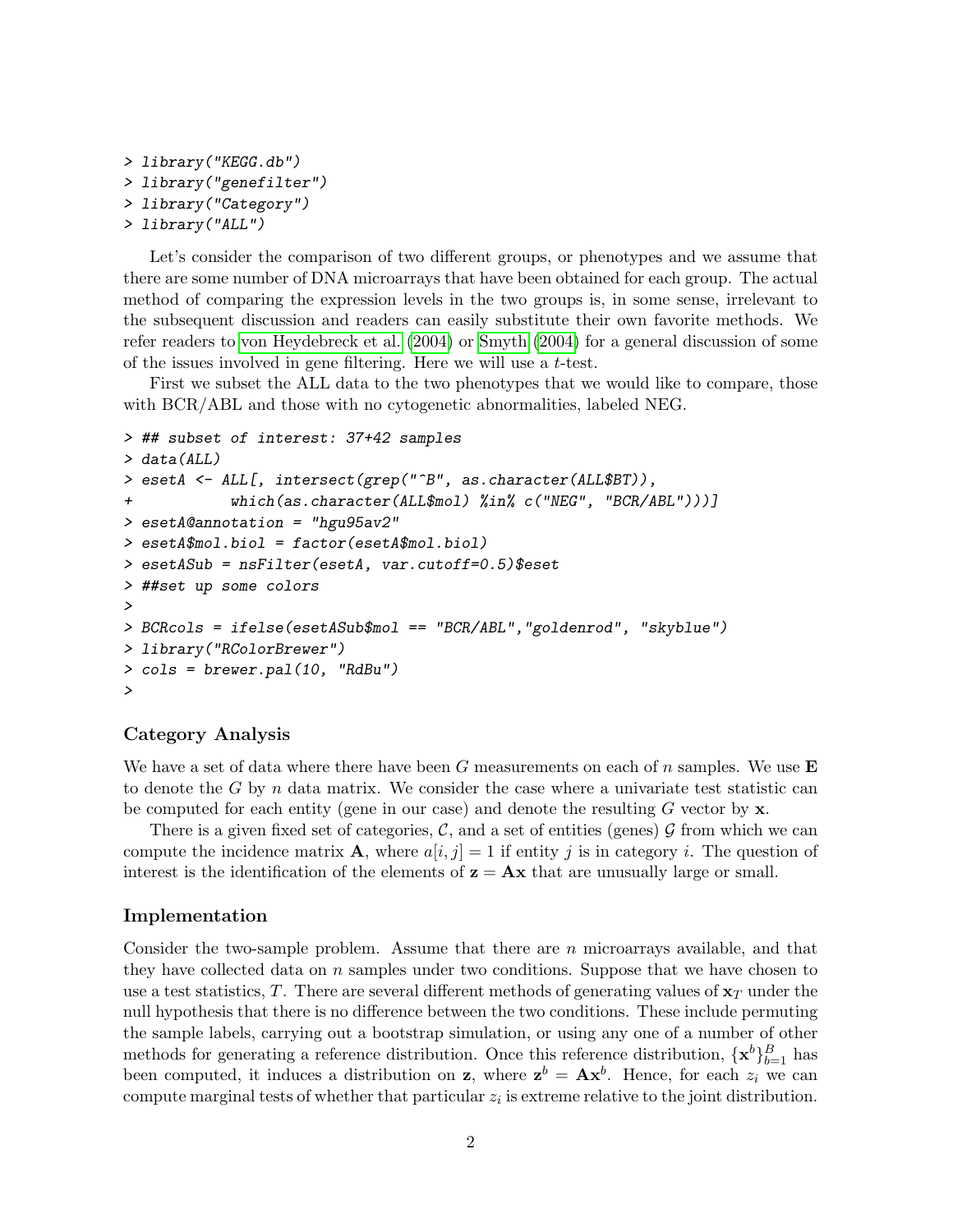#### Parametric Assumptions

Suppose that **X** is multivariate  $N(\mu, \Sigma)$ . The statistics are computed as  $\mathbf{Z} = \mathbf{AX}$ , and hence **Z** also follows a multivariate Normal distribution with mean  $\mathbf{A}\mu$  and variance  $\mathbf{A}\Sigma\mathbf{A}'$ . But if  $\Sigma$  is unknown then it is not possible to carry out inference on **Z**. For our situation  $\Sigma$  is too large to easily be estimated.

We note that if  $X$  is made up of two sample t-statistics with n reasonably large then the elements of **X** are approximately  $N(0, 1)$  random variables. If the genes were independent **Z** divided by the square root of the row sums of **A** will itself be approximately multivariate Normal with mean zero and  $\Sigma$  will be the m by m identity matrix. We use this approximation below.

To carry this out we make use of the rowttests function in the genefilter package.

```
> ttests = rowttests(esetASub, "mol.biol")
> ##find the probes that we are going to use
> fL = findLargest(featureNames(esetASub), abs(ttests$statistic), "hgu95av2")
> fL2 = probes2Path(fL, "hgu95av2")
> length(fL2)
[1] 2010
> inBoth = fL %in% names(fL2)
> fL = fL[inBoth]
>
```
In the computation to get fL2 we first found all duplicate mappings to LocusLink identifiers and then selected the one with the largest t–statistic. Note that we passed the absolute value of the observed t–statistic in and so obtain the most extreme value. Then we remove all LocusLink identifiers that do not map to any known pathway and find that we have 2010 genes left.

In the next code segment, we first reorder the genes by the fl2 values and then compute t-tests, on a per row basis, using mol.biol variable in the phenotypic data to define the groups.

```
> eS = esetASub[match(names(fL2), featureNames(esetASub)),]
> tobs = rowttests(eS, "mol.biol")
```
Next we create the adjacency matrix that maps genes/probes to pathways. We compute Amat and rearrange its columns to follow the order of genes.

 $>$  Amat = t(PWAmat("hgu95av2"))  $>$  AmER = Amat[, names(fL)]

We will make the decision that we are not interested in pathways that have fewer than 5 members that are in the experimentally observed genes. In your own analysis, you will need to adapt this choice.

```
> rs = rowSums(AmER)
> AmER2 = AmER[rs>5,]
> rs2 = rs[rs>5]> nCats = length(rs2)
```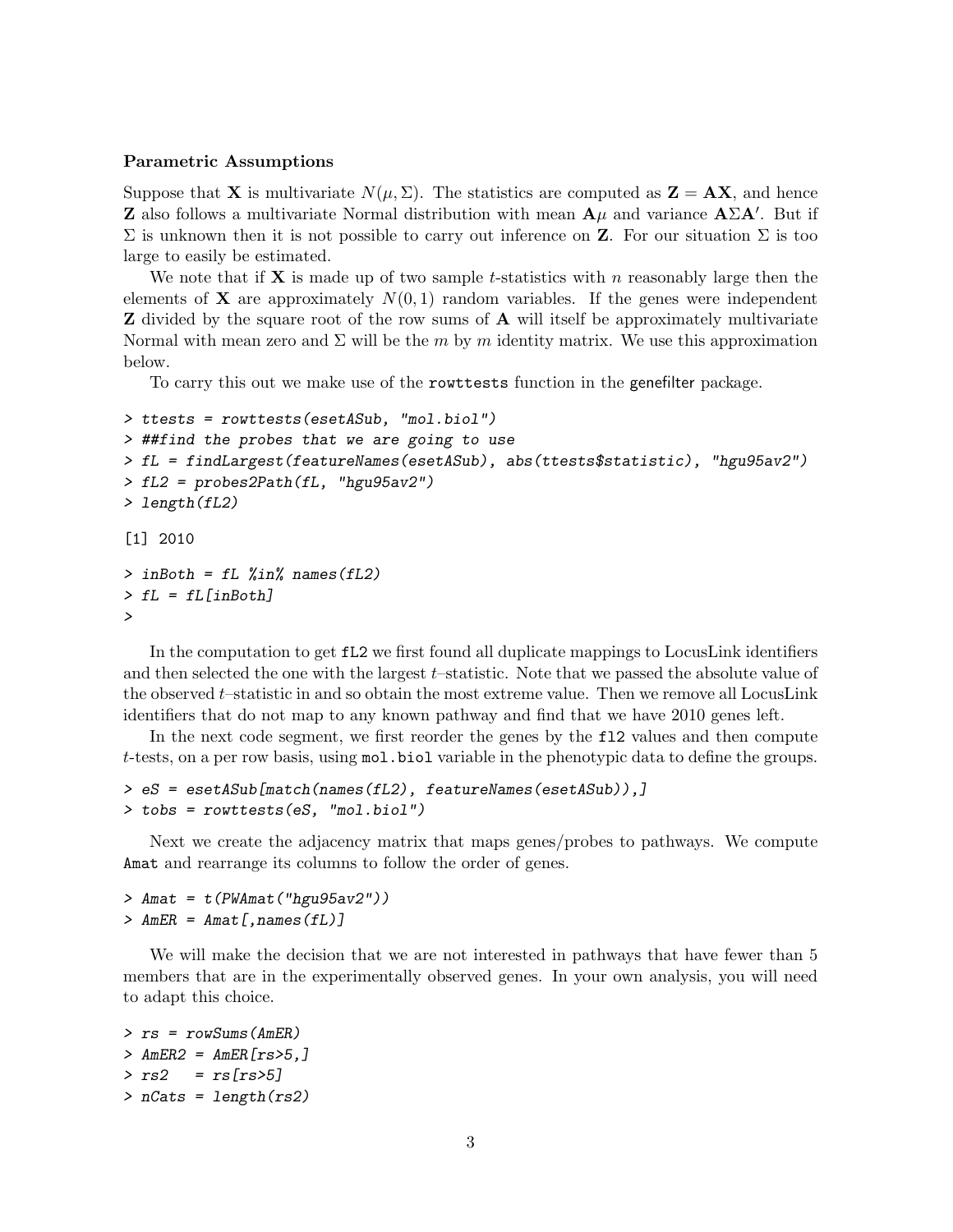#### > qqnorm(tA)



<span id="page-3-0"></span>Figure 1: A qq-plot where each point represents a different category (in this case a pathway). There is one pathway with a remarkably low value.

There are 192 pathways (categories) that will be used for the analysis.

```
> ##compute observed stats
> tA = AmER2 %*% tobs$statistic
> tA = tA/sqrt(rs2)> names(tA) = row.names(AmER2)
>
```
And now we can examine the resultant qq-plot, which is shown in Figure [1.](#page-3-0)

In Figure [1](#page-3-0) we see that there is one pathway for which the aggregate statistic seems to be unusually large, and negative. While there are a number of pathways that seem to have elevated levels of activity among those with BCR/ABL, the ribosome pathway stands out with a large and negative aggregate statistic. We can find that pathway and examine the data a bit more. Then in the next section we make use of the permutation approach to assess significance.

```
> by TT = \text{names}(\text{tA}) [ \text{tA} < -7]
>
```
Figure [2](#page-4-0) suggests that the level of activity among genes involved in the Ribosome pathway seems larger in those labeled NEG than the samples from patients with BCR/ABL. Perhaps indicating that ribosomal activity is suppressed in those with BCR/ABL.

We can further investigate the relationship between gene expression and the Ribosome pathway by examining heatmaps for this pathway. First, we examine the heatmap for those genes that were selected by our filtering approach, Figure [3,](#page-5-0) the colors in the top bar for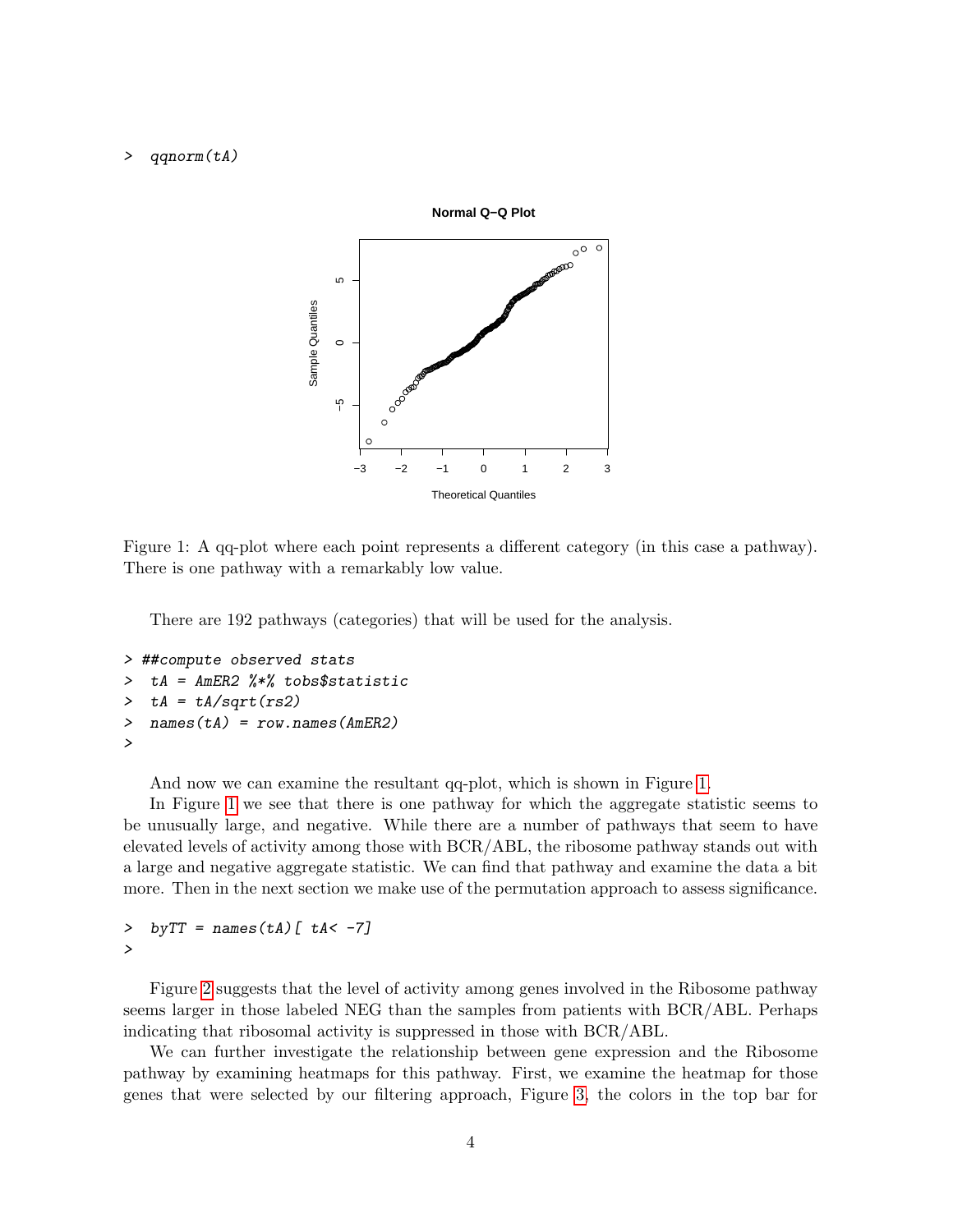



<span id="page-4-0"></span>Figure 2: The mean plot for the Ribosome pathway. Each point represents a gene in the pathway and the x-value is determined by the mean expression in the BCR/ABL group while the y-value is determined by the mean in the NEG group.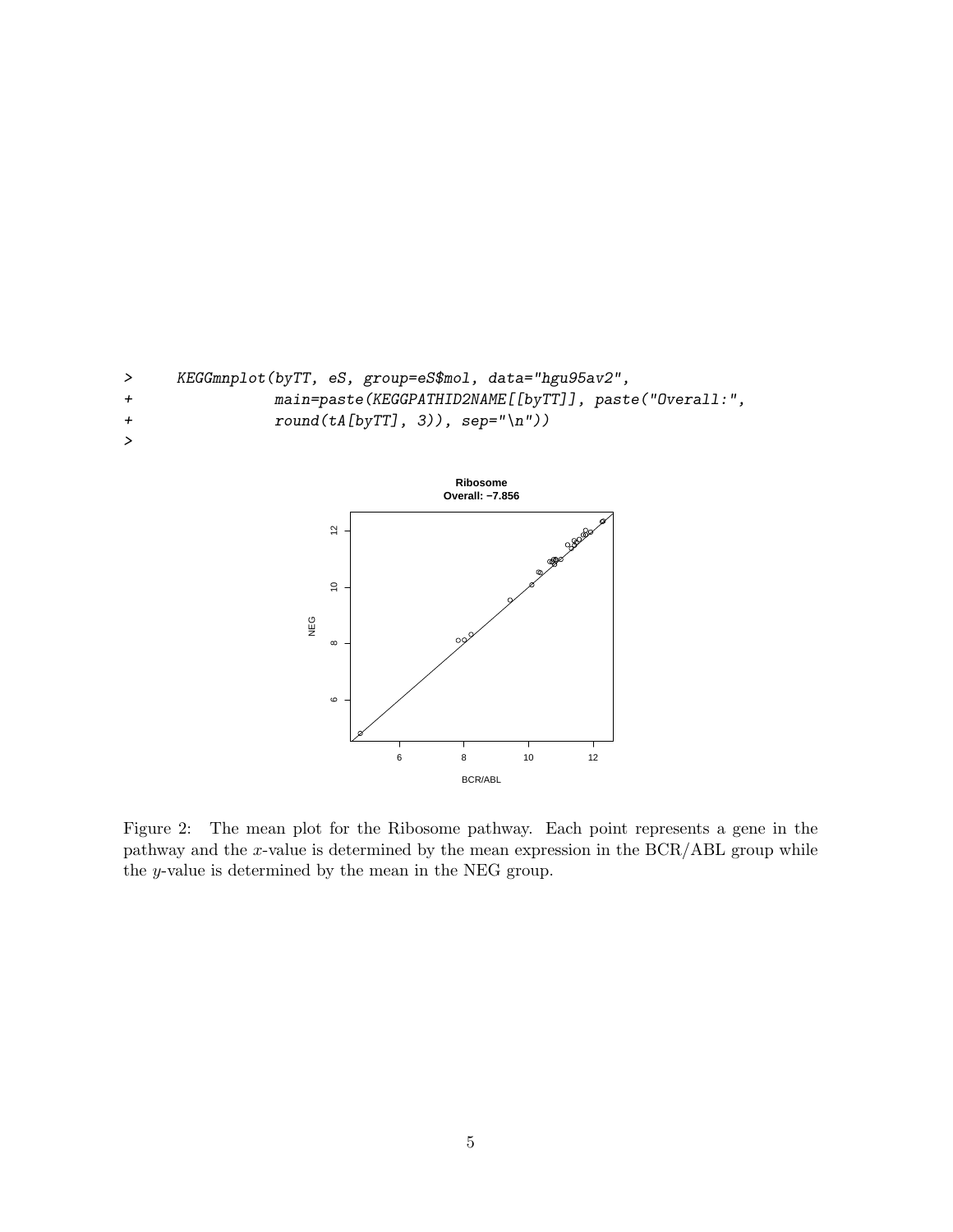```
> tmp1 = KEGG2heatmap(byTT, eS, data="hgu95av2",
+ main=paste(KEGGPATHID2NAME[[byTT]], paste("Overall:",
+ round(tA[byTT], 3)), sep="\n"), col=hmcol,
+ ColSideColors=spcol)
>
```


<span id="page-5-0"></span>Figure 3: The heatmap for the category with the Ribosome pathway, using all gene.

Figure [3](#page-5-0) are gold for BCR/ABL and blue for NEG, while in Figure [4](#page-6-0) they are green for males and grey for females.

```
> hmcol <- rev(colorRampPalette(brewer.pal(10, "RdBu"))(256))
> spcol <- ifelse(eS$mol.biol=="BCR/ABL", "goldenrod", "skyblue")
```
Here the patterns of expression do not seem to corroborate the finding. Yes there are differences in the patient samples with respect to the expression of mRNA for ribosomal mRNAs, but the differences are not so striking. So what is going on? Well, one of the genes gives us a hint - if you examine the heatmap carefully you will notice that one probe seems to be expressed in one set of samples and not in another - and the probe is 41214\_at, which corresponds to RPS4Y1, which is a sex-linked ribosomal protein. If we then redraw the heatmap but color the sidebar according to sex, (green for males and slate for females) we see that these probes almost exactly separate the males and females (and suggest that there may be some errors in the meta-data).

So we have found something that appears to be real, at least biological, but which may well be uninteresting. Gender is slightly confounded with the relationship between BCR/ABL and NEG cytogenetics and hence we will sometimes find effects that may be more correctly attributed to sex. To better understand this effect it will be necessary to modify the testing procedure so that sex can be adjusted for. This is reasonably straightforward and involves fitting a per gene linear model, with both a BCR/ABL effect and a sex effect and then using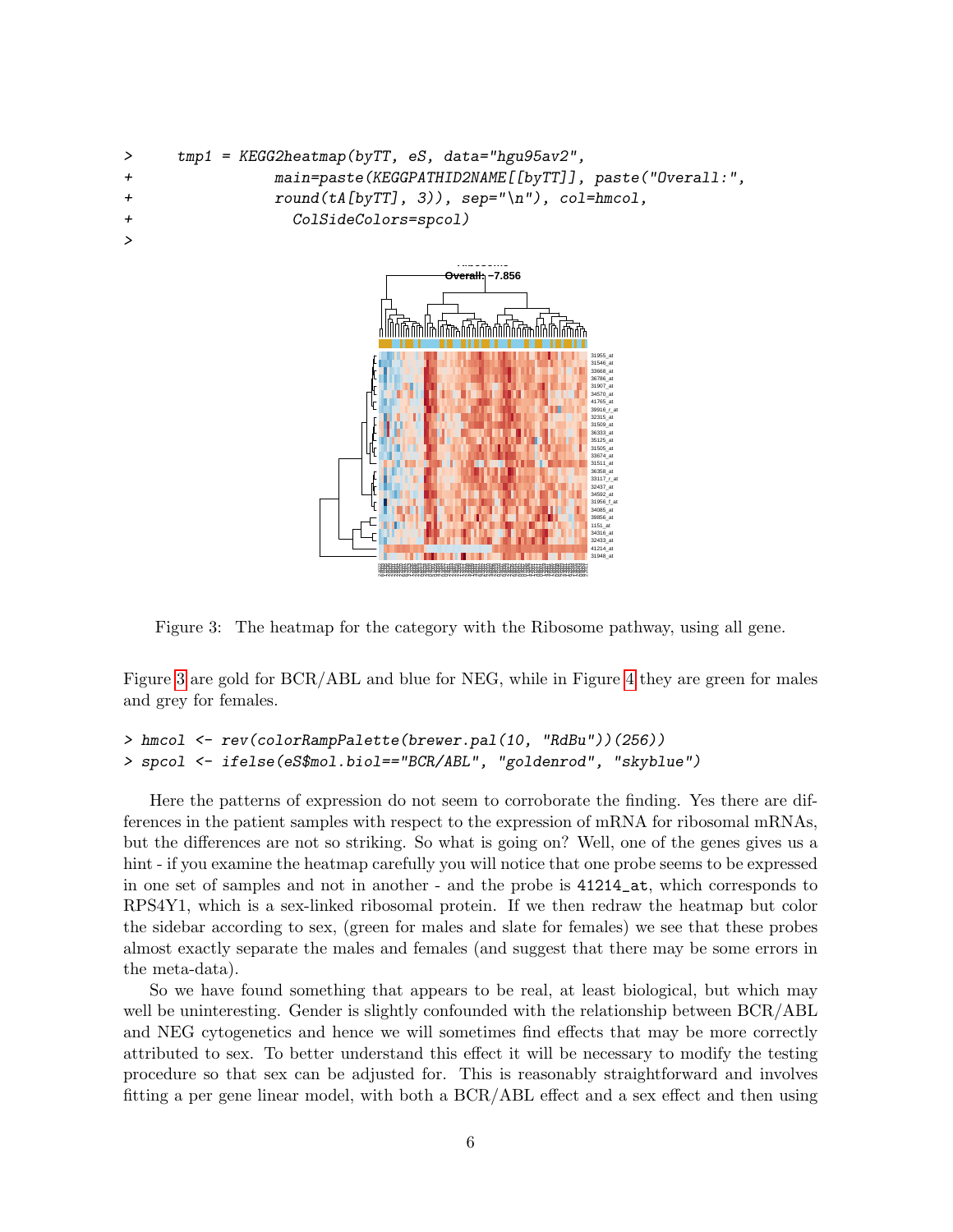```
> spcol2 <- ifelse(eS$sex=="M", "lightgreen", "slategrey")
> tmp2 = KEGG2heatmap(byTT, eS, data="hgu95av2",
+ main=paste(KEGGPATHID2NAME[[byTT]], paste("Overall:",
+ round(tA[byTT], 3), sep="\n', col=hmcol,
+ ColSideColors=spcol2)
>
                                 Ribosome
                                    Overall: −7.856
                         31955_at
                                              31546_at
                                              33668_at
```


<span id="page-6-0"></span>Figure 4: A heatmap of the selected probes for mRNA in the Ribosome pathway. The color bar is green for males and grey for females.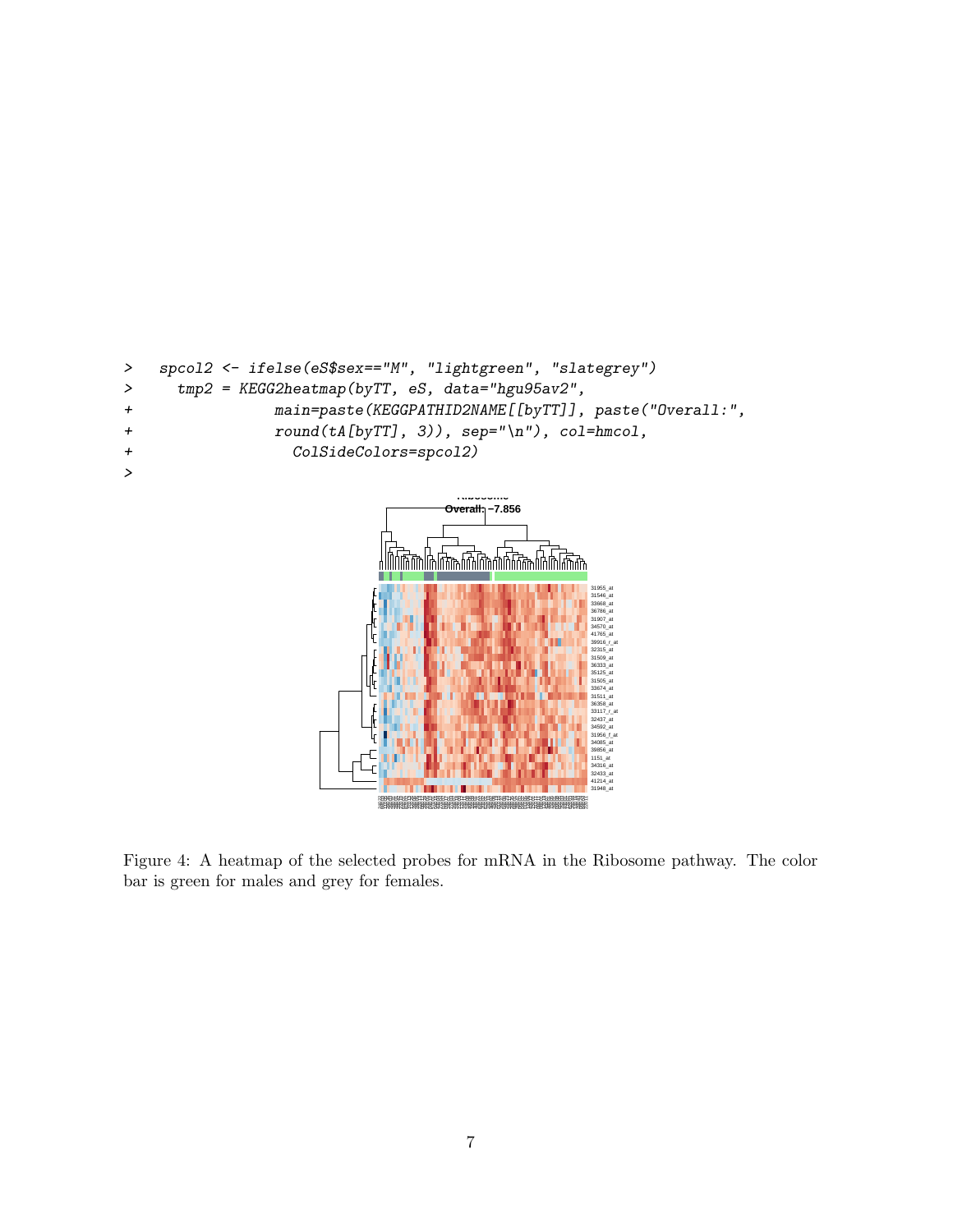the standardized coefficients for the BCR/ABL effect in the GSEA analysis.

### A permutation distribution

If you are uncomfortable with the Normal-theory argument given in the previous section then it is important to assess the significance of the observed test statistics with respect to a reference distribution. To that end, we consider permuting the sample labels (that is which of the two groups, BCR/ABL or NEG, a patient belongs to). In the code below we consider 500 permutations.

```
> v1 = ttperm(exprs(eS), eS$mol.biol, B=NPERM)
> permDm <- matrix(0.0, nrow=length(v1$perms[[1]]$statistic),
                     ncol=length(v1$perms))
> for (j in 1:ncol(permDm)) {
+ permDm[ , j] <- v1$perms[[j]]$statistic
+ }
> permD = AmER2 %*% permDm
> ##no need to do this second step - if we don't do if for tobs
> permD2 = sweep(permD, 1, sqrt(rs2), "/")
> pvals = matrix(NA, nr=nCats, ncol=2)
> dimnames(pvals) = list(row.names(AmER2), c("Lower", "Upper"))
> for(i in 1:nCats) {
+ pvals[i,1] = sum(permD2[i,] < tA[i])/NPERM
+ pvals[i, 2] = sum(permD2[i, ] > tA[i])/NPERM+ }
> ord1 = order(pvals[,1])
> lowC = (row.names(pvals)[ord1])[pvals[ord1,1]< 0.05]
> highC = row.names(pvals)[pvals[,2] < 0.05]
$`03450`
> getPathNames(lowC)
[1] "Non-homologous end-joining"
$`03450`<br>[1] "Non<br>$`03010`
[1] "Ribosome"
$`03010`<br>[1] "Rib<br>$`03440`
[1] "Homologous recombination"
$`03440`<br>[1] "Hom<br>$`03030`
[1] "DNA replication"
$`03030`<br>[1] "DNA<br>$`03008`
[1] "Ribosome biogenesis in eukaryotes"
$`03008`<br>[1] "Rib<br>$`03430`
[1] "Mismatch repair"
```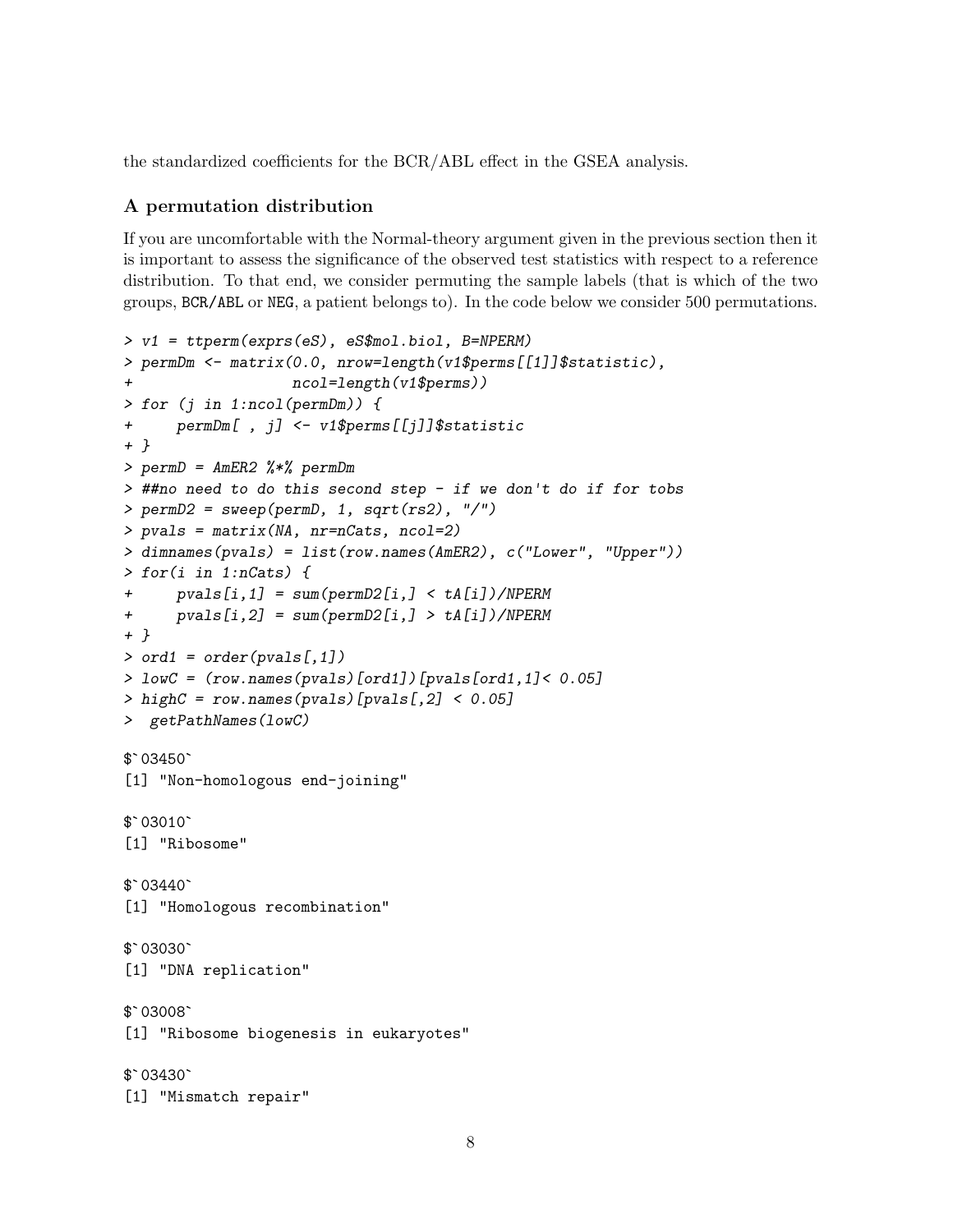```
$`03020`
[1] "RNA polymerase"
```

```
> lnhC = length(highC)
```
There are 58 pathways that have  $p$ -values less than 0.05 where the mean is higher in the BCR/ABL group. We print the

```
> getPathNames(highC)[1:5]
> getPa<br>$`04610`
[1] "Complement and coagulation cascades"
$`04610`<br>[1] "Com<br>$`04142`
[1] "Lysosome"
$`04142`<br>[1] "Lys<br>$`04360`
[1] "Axon guidance"
$`04360`<br>[1] "Axo<br>$`05130`
[1] "Pathogenic Escherichia coli infection"
$`05130`<br>[1] "Pat<br>$`05131`
[1] "Shigellosis"
```
>

Notice that we have used quite a large  $p$ -value, although our adjustment should be for the 192 categories that we are testing, and so it will not be too dramatic. We can visualize the differences in group means, just as we did before. These are shown in Figures [5](#page-9-0) through [7.](#page-11-0)

Unfortunately, as we can see from the visualizations none of these category plots are especially compelling. If we return to the category Ribosome then we see that the permutation p-value is 0.986.

## Using other functions

In the examples above we used, perhaps the simplest form of per category statistic, the summation. Extending the model to deal with virtually any other per-category function is quite simple and support for doing this is available with the (very simple) applyByCategory function.

```
> med = applyByCategory(tobs$statistic, AmER2, FUN=median)
> wt = applyByCategory(tobs$statistic, AmER2,
+ FUN = function(x) with(wilcox.test(x), c(statistic, p=p.value)))
> head(t(wt[, order(wt[2,]])))
```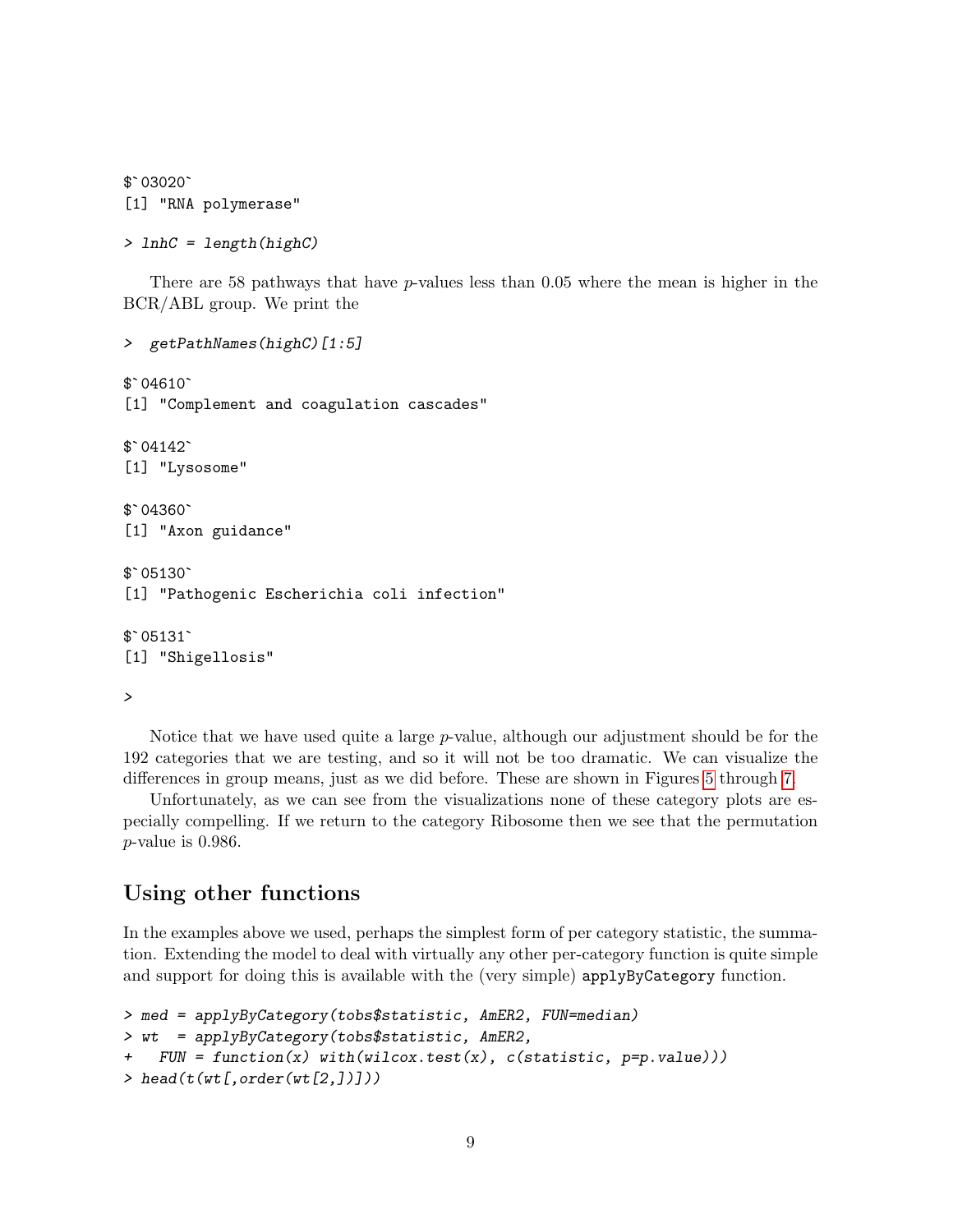



<span id="page-9-0"></span>Figure 5: The per category mean plot for pathways that are deemed to be differentially expressed using a permutation approach.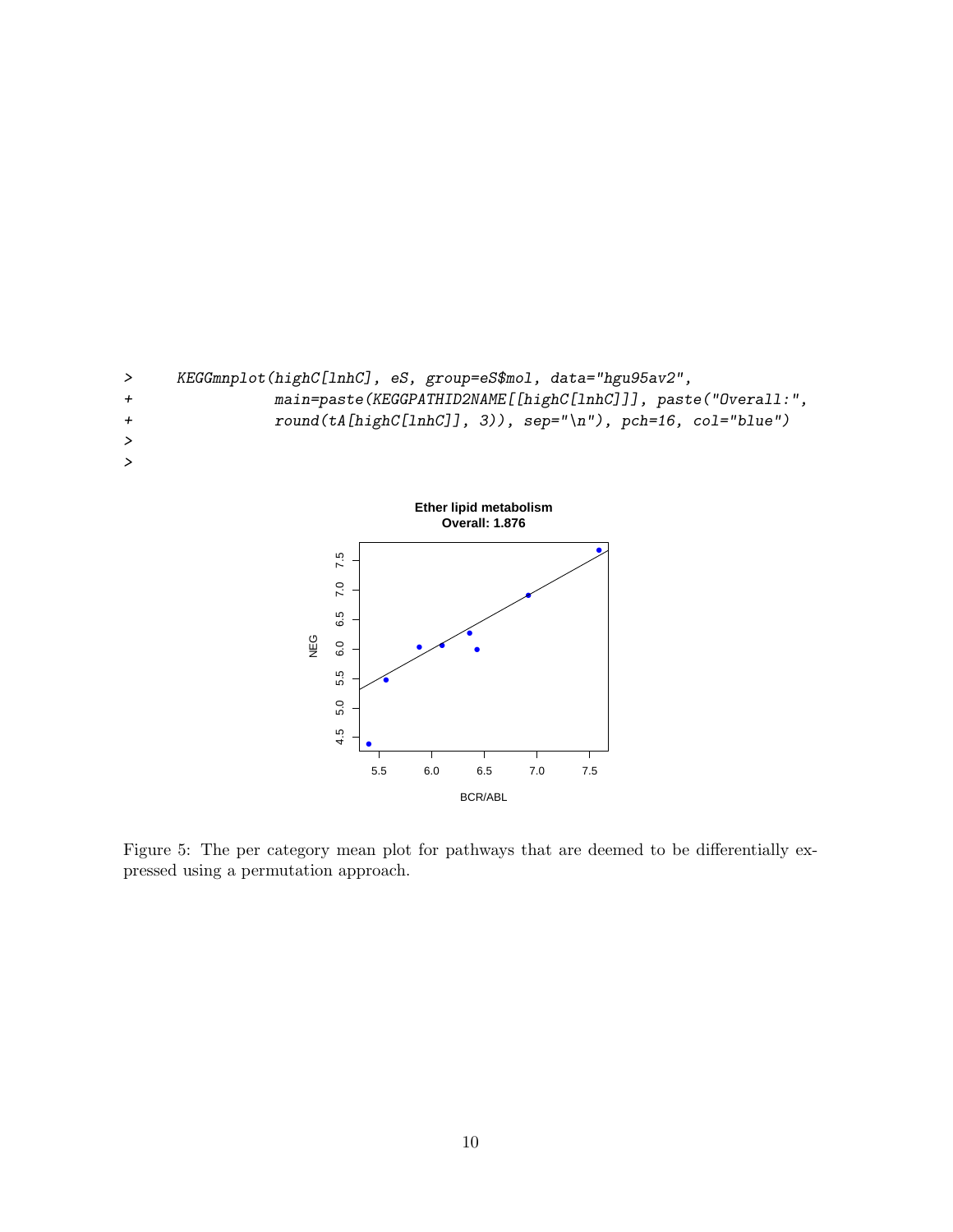



Figure 6: The per category mnplot for pathways that are deemed to be differentially expressed using a permutation approach.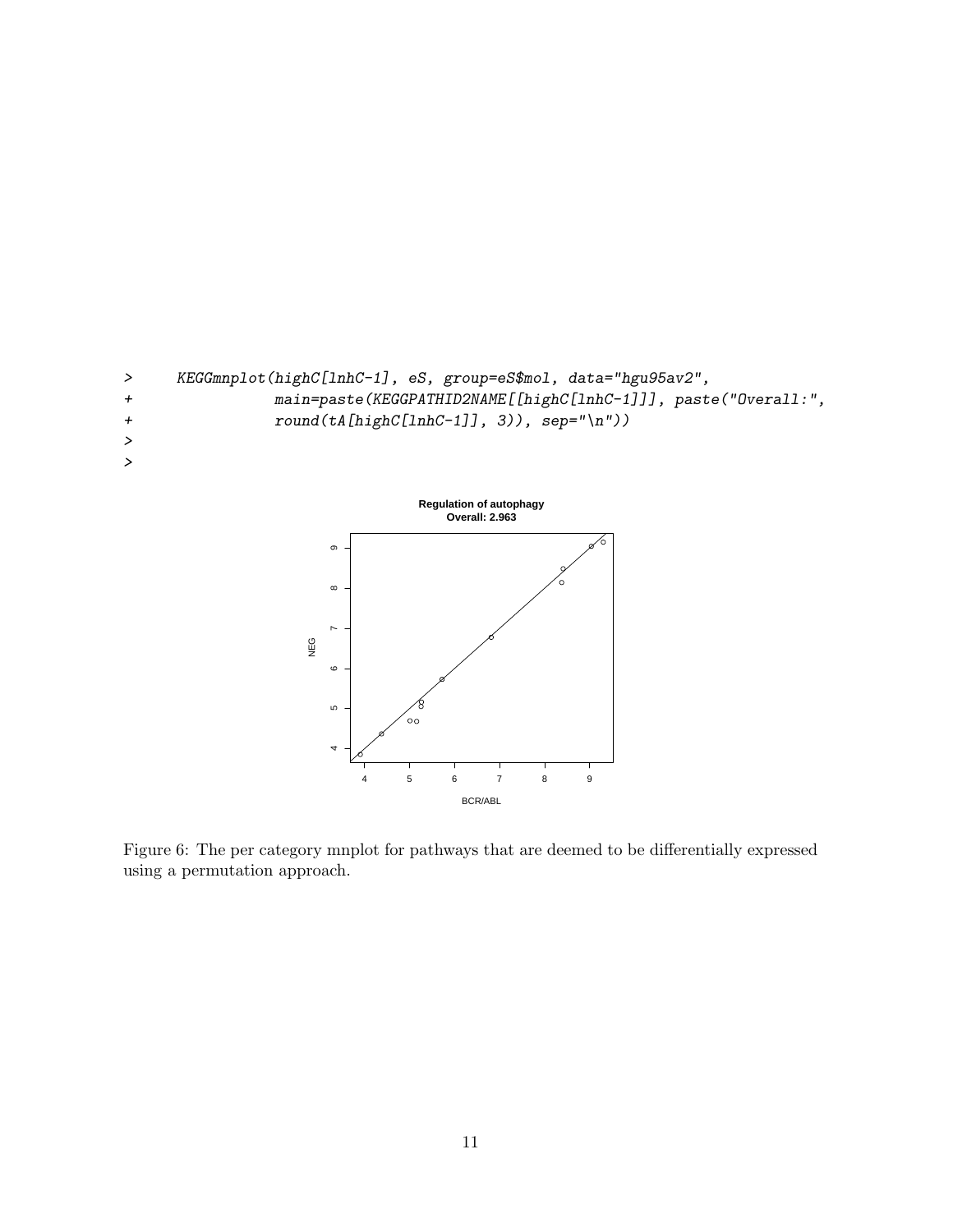



<span id="page-11-0"></span>Figure 7: The per category mean plot pathway that are deemed to be differentially expressed using a permutation approach.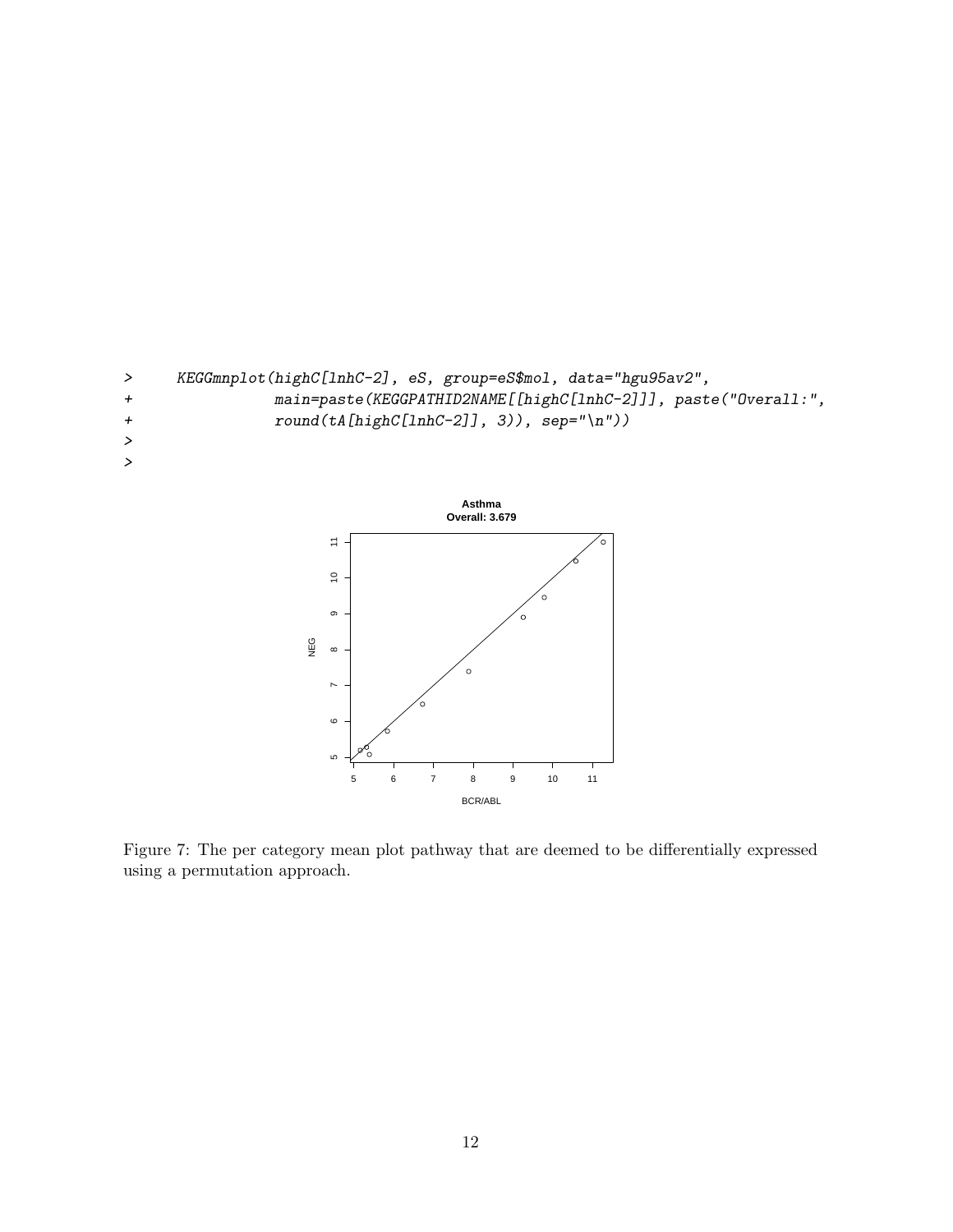



Figure 8: